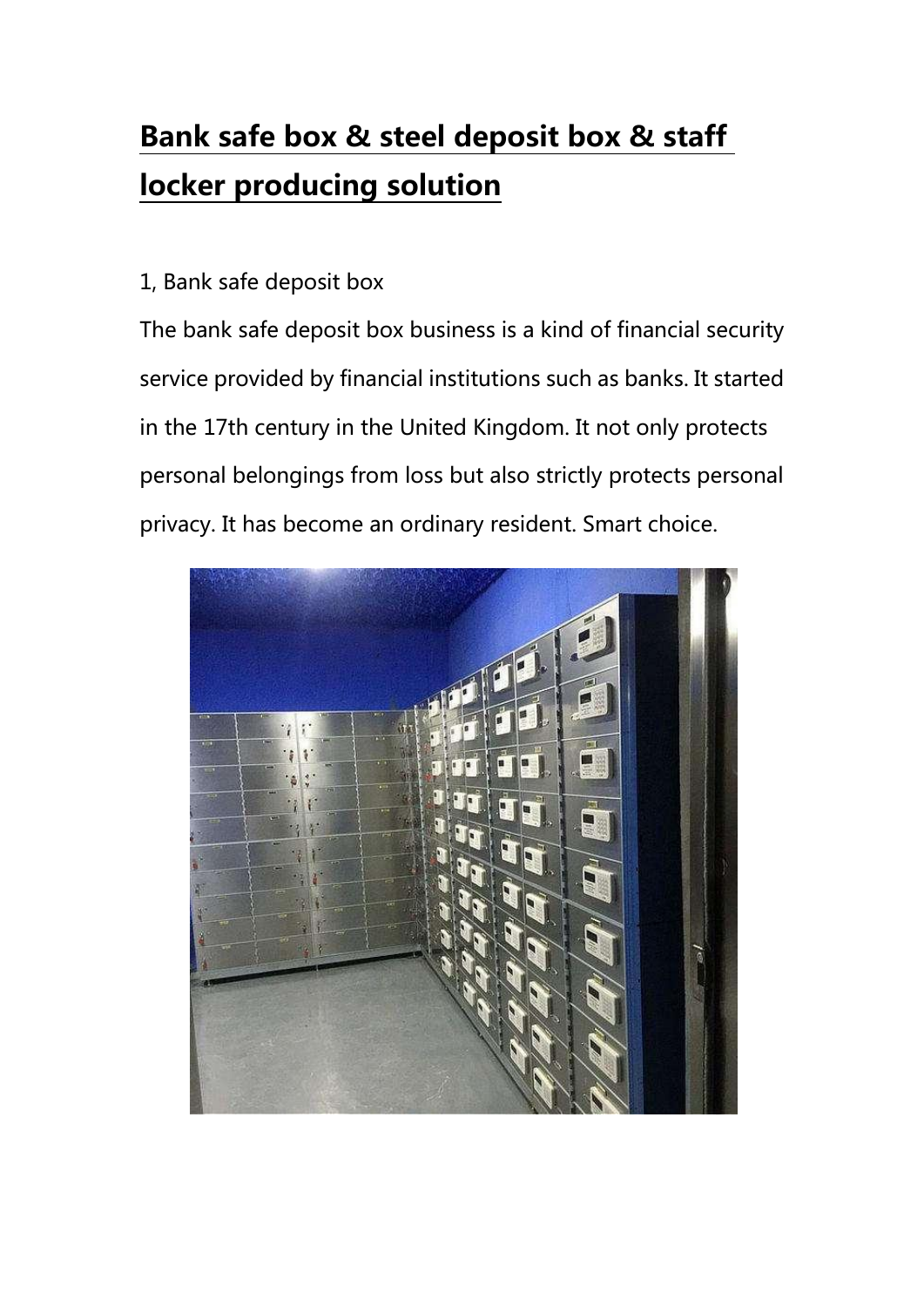## 2, Mild steel staff locker

The storage cabinet is a name that allows users to store self-service items. It is also a name for automatic storage cabinets and automatic storage cabinets. It was originally produced in Japan and later widely used in Taiwan. It began to appear in mainland China in 1999 and gradually became widespread. Application. At present, it is mainly divided into two series: mechanical type and computer type.



2, How to making these deposit box and locker Small workshop choose bending machine, but big mass production manufacturer would like to adopt roll forming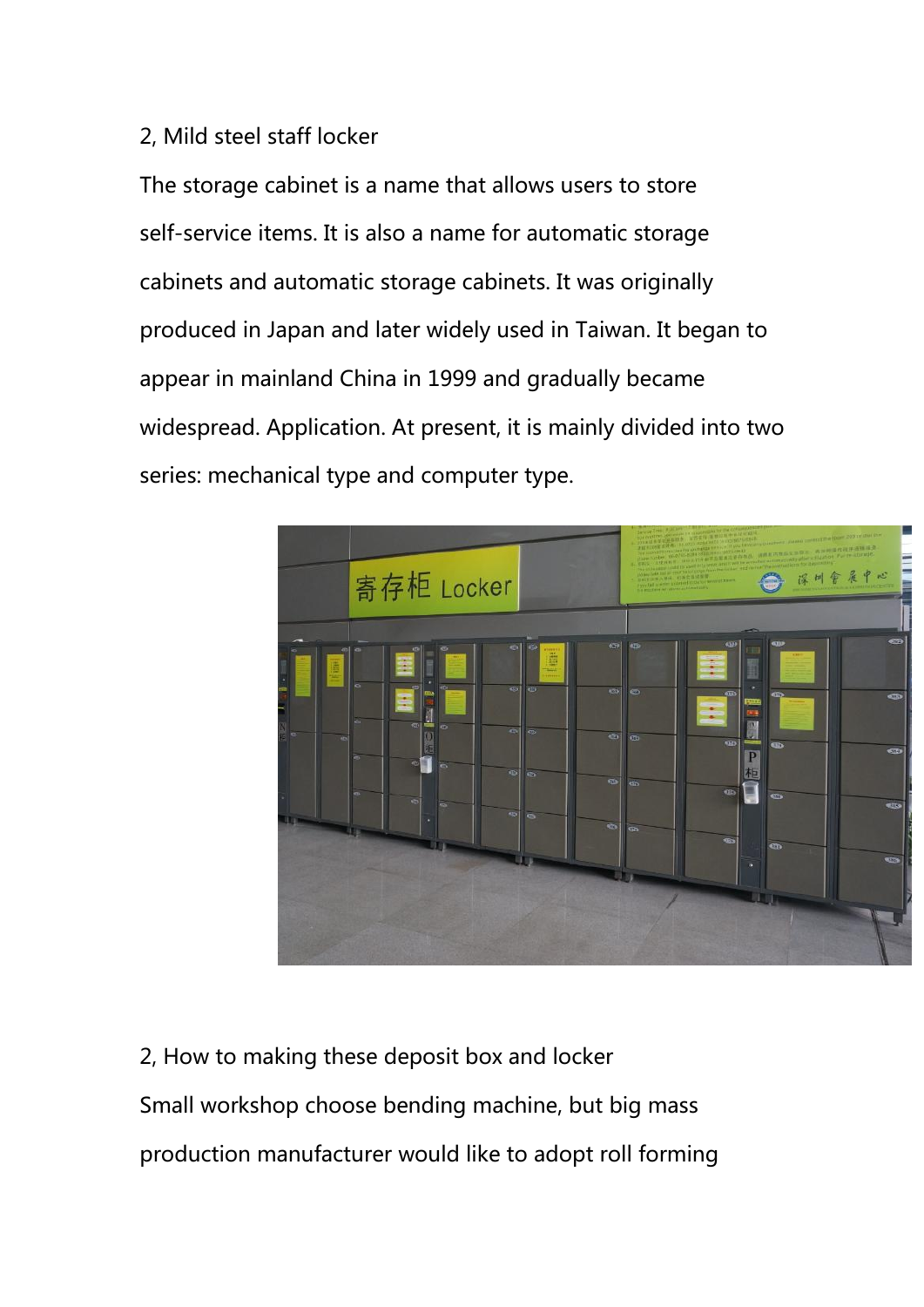machine. PLC control system, engineer just handle the touch screen to operation roll forming process.

Automatic box production line process,

Uncoiler<sup>→</sup> Guide device <sup>→</sup> Straightener <sup>→</sup> Servo Feeder <sup>→</sup>

Hydraulic Punch <sup>→</sup> Roll forming machine system <sup>→</sup> Hydraulic

Punch <sup>→</sup>Shear <sup>→</sup> Collect Frame.

A, Uncoiler for opening strip coil



B, Straightener for flatting the strip with guide device

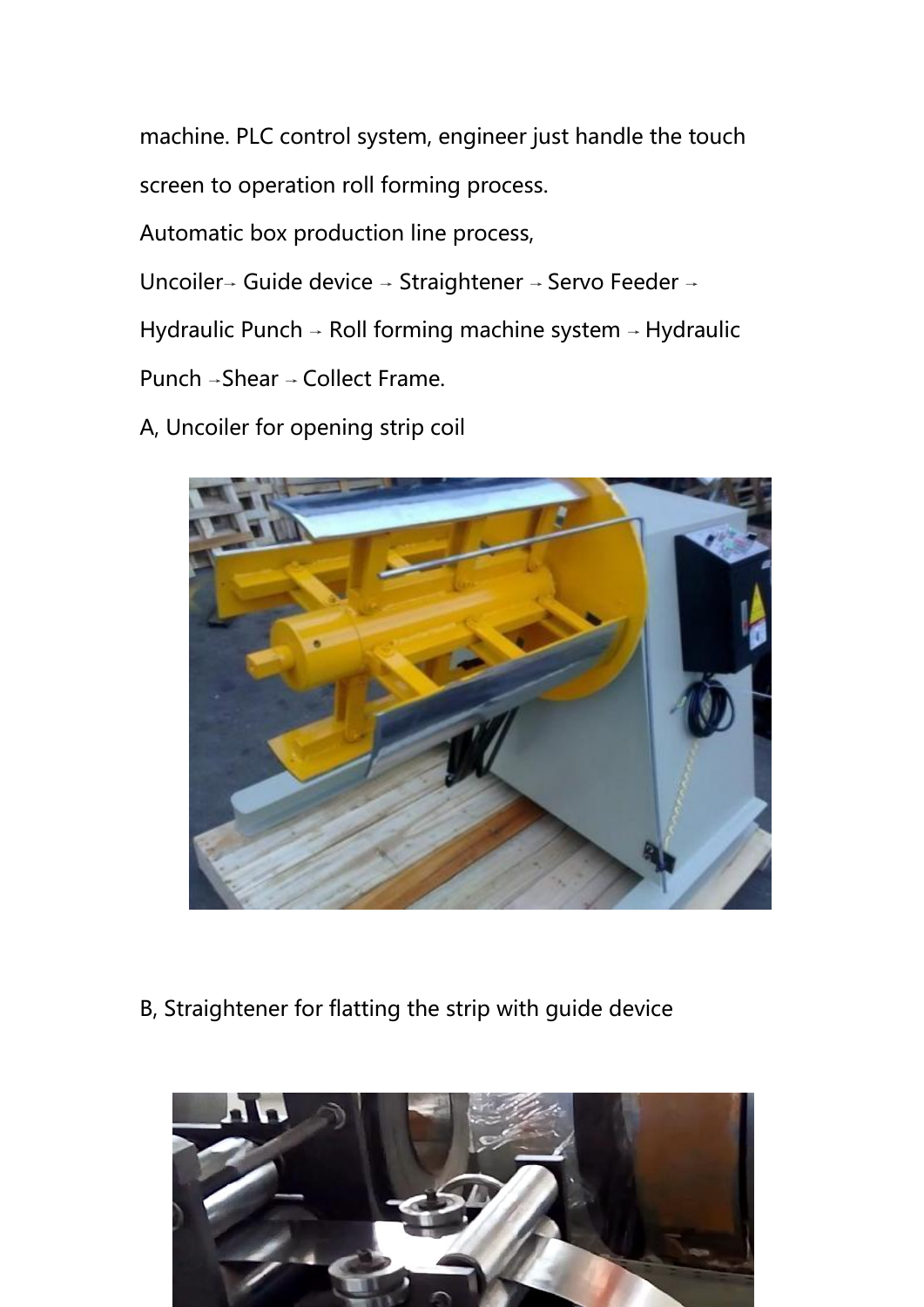## C, Hydraulic punch for big hole